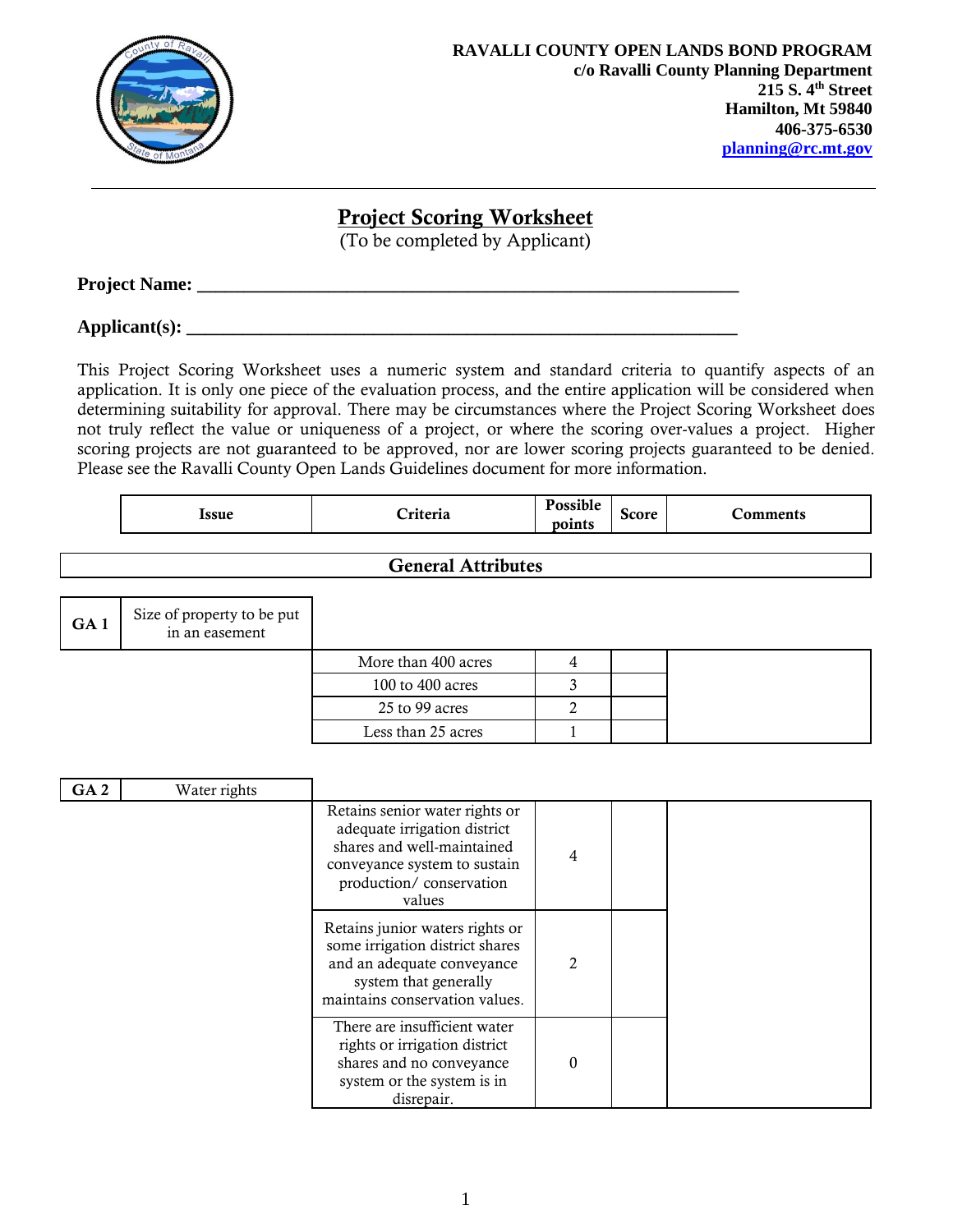| GA <sub>3</sub> | Percent of land reserved<br>for future home sites |         |  |  |
|-----------------|---------------------------------------------------|---------|--|--|
|                 |                                                   | $< 1\%$ |  |  |
|                 |                                                   | $1\%$   |  |  |
|                 |                                                   | 2%      |  |  |
|                 |                                                   | $3\%$   |  |  |
|                 |                                                   | $>4\%$  |  |  |
|                 |                                                   |         |  |  |

| GA4 | Weed management |                                  |  |  |
|-----|-----------------|----------------------------------|--|--|
|     |                 | Property has effective weed      |  |  |
|     |                 | management practices             |  |  |
|     |                 | Property has partially effective |  |  |
|     |                 | weed management practices        |  |  |
|     |                 | Property has ineffective weed    |  |  |
|     |                 | management practices             |  |  |

## **Total General Attributes Category Score:** \_\_\_\_\_ **out of possible 16**

# **Agriculture Resources**

| AR <sub>1</sub> | Percent of soils classified<br>as Prime/Statewide<br>Importance or Unique/<br>Locally Significant |            |  |  |
|-----------------|---------------------------------------------------------------------------------------------------|------------|--|--|
|                 |                                                                                                   | Over 50%   |  |  |
|                 |                                                                                                   | 10 to 49%  |  |  |
|                 |                                                                                                   | 0 to $9\%$ |  |  |

| AR <sub>2</sub> | Percent of land that is<br>irrigated or could<br>potentially be irrigated |             |  |  |
|-----------------|---------------------------------------------------------------------------|-------------|--|--|
|                 |                                                                           | 60 to 100%  |  |  |
|                 |                                                                           | 20 to 59%   |  |  |
|                 |                                                                           | 0 to $19\%$ |  |  |

| AR <sub>3</sub> | Maximum Animal Unit<br>potential over a six-month<br>growing season |                      |  |  |
|-----------------|---------------------------------------------------------------------|----------------------|--|--|
|                 |                                                                     | More than 75         |  |  |
|                 |                                                                     | 25 to 75             |  |  |
|                 |                                                                     | 1 to 25              |  |  |
|                 |                                                                     | No grazing potential |  |  |

| AR 4 | Irrigation |                                                                     |  |  |
|------|------------|---------------------------------------------------------------------|--|--|
|      |            | Sprinkled by gravity or<br>gas/electric pump, or flood<br>Irrigated |  |  |
|      |            | Sub-irrigated                                                       |  |  |
|      |            | No irrigation                                                       |  |  |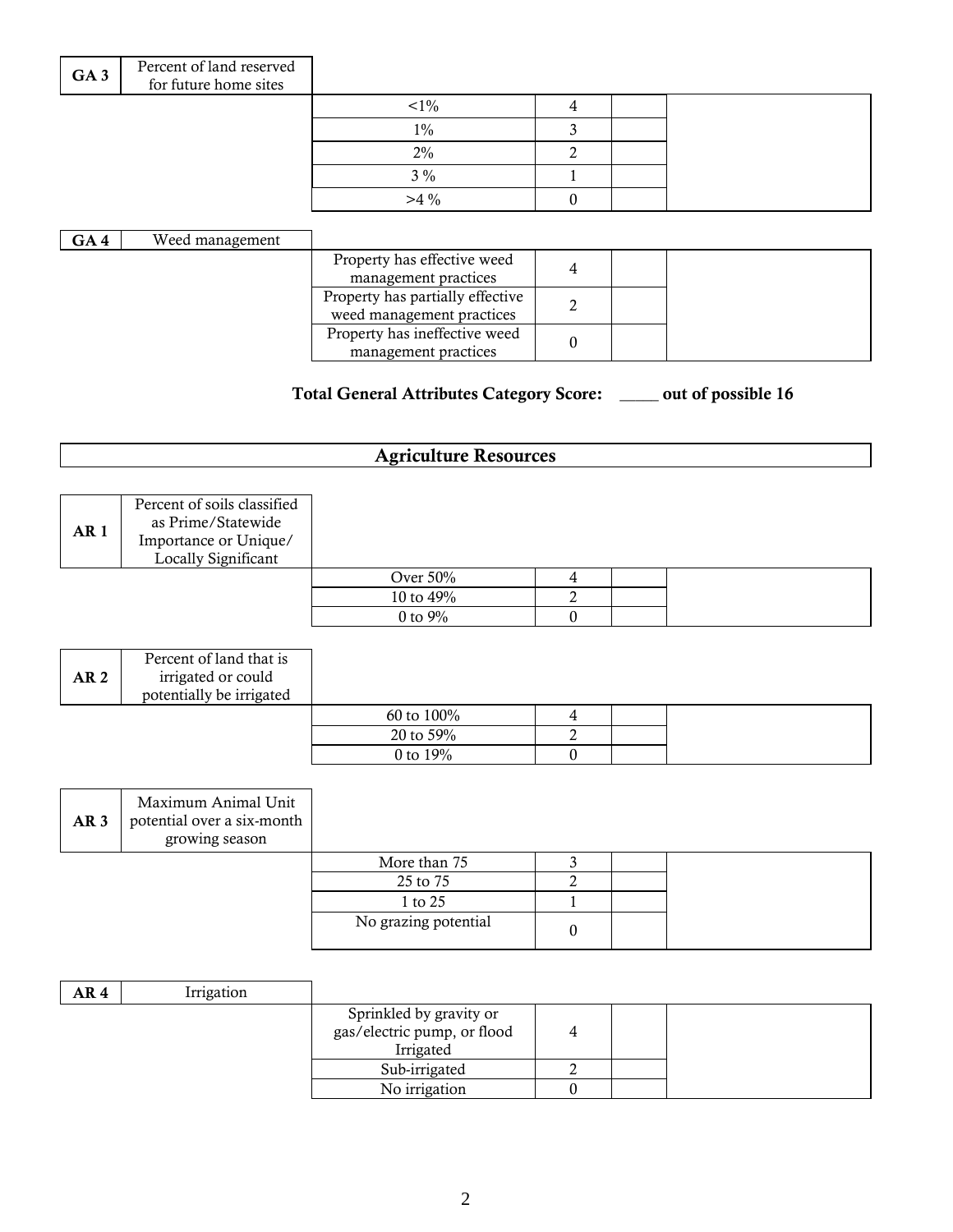| AR <sub>5</sub> | Annual crop/hay/timber<br>production potential per<br>acre |                                                                                                       |                |  |
|-----------------|------------------------------------------------------------|-------------------------------------------------------------------------------------------------------|----------------|--|
|                 |                                                            | e.g. $>3$ tons hay/acre or<br>>60 bushels of grain/acre or<br>>60 cubic feet timber/acre              | 4              |  |
|                 |                                                            | e.g. $1.5 - 3$ tons hay/acre or<br>$25 - 60$ bushels of grain/acre<br>or 20-60 cubic feet timber/acre | $\mathfrak{D}$ |  |
|                 |                                                            | e.g. <1.5 tons hay/acre or<br><25 bushels of grain/acre or<br><20 cubic feet timber/acre              | $\theta$       |  |

| AR <sub>6</sub> | Management that<br>enhances, or maintains,<br>agricultural resources and<br>production potential |                                                                                    |                |  |
|-----------------|--------------------------------------------------------------------------------------------------|------------------------------------------------------------------------------------|----------------|--|
|                 |                                                                                                  | Management that enhances<br>agricultural resources and<br>production potential     | 3              |  |
|                 |                                                                                                  | Management that maintains<br>agricultural resources and<br>production potential    | $\mathfrak{D}$ |  |
|                 |                                                                                                  | No agricultural resources<br>present, or management that<br>does not maintain them | $\theta$       |  |

| AR <sub>7</sub> | Proximity to other<br>operating farms/ranches |                                            |   |  |
|-----------------|-----------------------------------------------|--------------------------------------------|---|--|
|                 |                                               | Surrounded by other<br>farms/ranches       | 4 |  |
|                 |                                               | Contiguous to one or more<br>farms/ranches | о |  |
|                 |                                               | Within 1/4 mile of other<br>farms/ranches  | ົ |  |
|                 |                                               | Within 1 mile of other<br>farms/ranches    |   |  |
|                 |                                               | More then 1 mile to other<br>farms/ranches |   |  |

| AR 8 | Proximity to other<br>farms/ranches protected |                                                      |   |  |  |
|------|-----------------------------------------------|------------------------------------------------------|---|--|--|
|      | by conservation easement                      |                                                      |   |  |  |
|      |                                               | Contiguous with other<br>protected farms/ranches     | 4 |  |  |
|      |                                               | Within 1/4 mile of other<br>protected farms/ranches  |   |  |  |
|      |                                               | Within 1/2 mile of other<br>protected farms/ranches  |   |  |  |
|      |                                               | Within 1 mile of other<br>protected farms/ranches    |   |  |  |
|      |                                               | More than 1 mile to other<br>protected farms/ranches |   |  |  |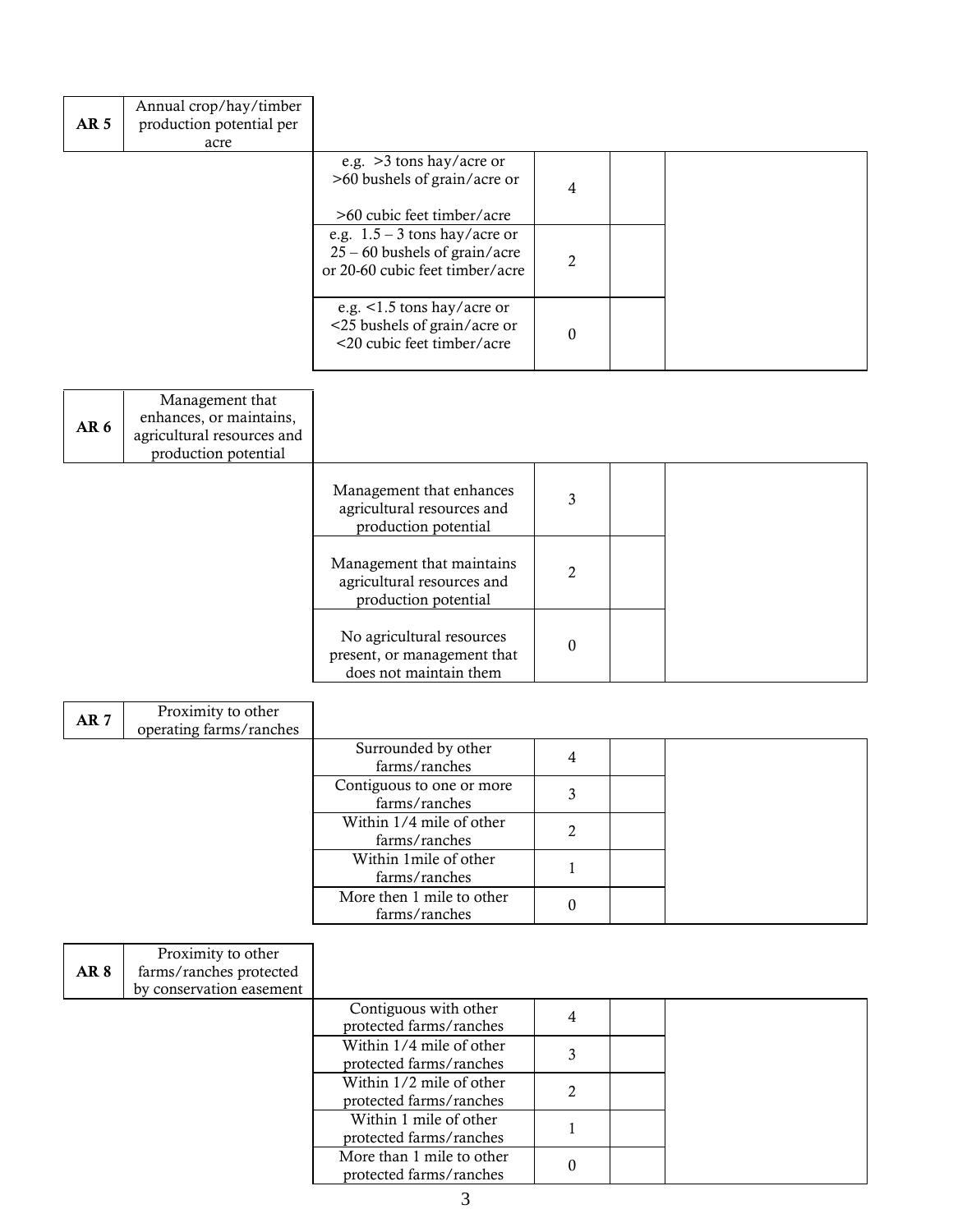## **Natural Attributes**

| <b>NA1</b> | Percent of soils classified<br>as hydric or typically<br>associated with wetland<br>or riparian areas |               |  |  |
|------------|-------------------------------------------------------------------------------------------------------|---------------|--|--|
|            |                                                                                                       | More than 50% |  |  |
|            |                                                                                                       | 10% to 50%    |  |  |
|            |                                                                                                       | Less than 10% |  |  |

| <b>NA2</b> | Wildlife habitat |                                                                                                                                            |   |  |  |  |
|------------|------------------|--------------------------------------------------------------------------------------------------------------------------------------------|---|--|--|--|
|            |                  | Property contains riparian<br>areas, elk and mule deer winter<br>range, special habitats, or<br>provides linkage between such<br>habitats. | 4 |  |  |  |
|            |                  | Property contains riparian<br>areas or habitat for common<br>species such as waterfowl,<br>coyotes, or whitetail deer                      |   |  |  |  |
|            |                  | Property contains little or no<br>habitat for native species                                                                               | 0 |  |  |  |

| <b>NA3</b> | Wildlife |                                                                                                            |   |  |  |
|------------|----------|------------------------------------------------------------------------------------------------------------|---|--|--|
|            |          | Property is occupied seasonally<br>or year-round by elk and mule<br>deer, or animal species of<br>concern. |   |  |  |
|            |          | Property is occupied by<br>common species such as<br>waterfowl, coyotes, or<br>whitetail deer              |   |  |  |
|            |          | Property is occupied by few or<br>no wildlife                                                              | 0 |  |  |

| <b>NA4</b> | Protection of river/ |                                |                |  |
|------------|----------------------|--------------------------------|----------------|--|
|            | stream/creek quality |                                |                |  |
|            |                      | Property contains buffered     | 4              |  |
|            |                      | native riparian systems        |                |  |
|            |                      | Property contains natural      |                |  |
|            |                      | perennial streams or           |                |  |
|            |                      | watercourses.                  |                |  |
|            |                      | Property contains perennial    |                |  |
|            |                      | streams or buffers to adjacent | $\mathfrak{D}$ |  |
|            |                      | watercourses.                  |                |  |
|            |                      | Property contains natural      |                |  |
|            |                      | ephemeral streams or           |                |  |
|            |                      | watercourses.                  |                |  |
|            |                      | Property contains little or no |                |  |
|            |                      | natural streams or             | 0              |  |
|            |                      | watercourses.                  |                |  |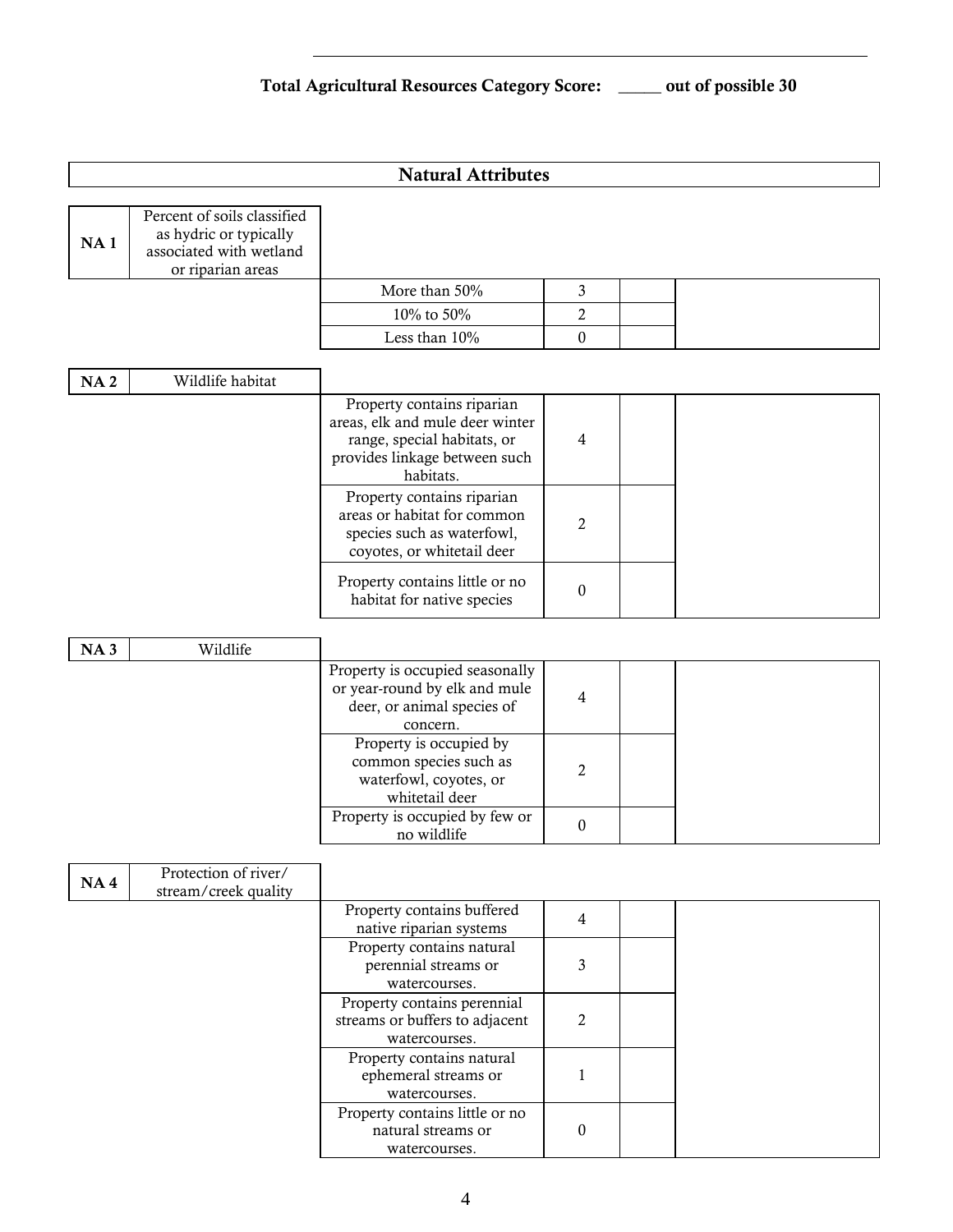| NA <sub>5</sub> | Protection of wetlands<br>and open water quality<br>(e.g. lake, pond, marsh) |                                                                                                 |                |  |
|-----------------|------------------------------------------------------------------------------|-------------------------------------------------------------------------------------------------|----------------|--|
|                 |                                                                              | Property contains buffered<br>native wetland or open water.                                     | 4              |  |
|                 |                                                                              | Property contains natural<br>perennial wetlands or open<br>water sources.                       | 3              |  |
|                 |                                                                              | Property contains perennial<br>wetlands or open water, or it<br>buffers adjacent water sources. | $\mathfrak{D}$ |  |
|                 |                                                                              | Property contains natural<br>seasonal wetlands or open<br>water.                                |                |  |
|                 |                                                                              | Property contains little or no<br>natural wetlands or open<br>water.                            | $\theta$       |  |

| <b>NA6</b> | Management that<br>enhances or maintains<br>habitat/<br>wildlife/water if present |                                                                           |          |  |  |
|------------|-----------------------------------------------------------------------------------|---------------------------------------------------------------------------|----------|--|--|
|            |                                                                                   | Management that enhances<br>habitat/wildlife/water                        | 3        |  |  |
|            |                                                                                   | Management that maintains<br>habitat/wildlife/water                       | 2        |  |  |
|            |                                                                                   | No or little<br>habitat/wildlife/water or no<br>management to maintain it | $\Omega$ |  |  |

| NA7 | Proximity to important<br>wildlife or fisheries<br>habitat, natural areas, or<br><b>Important Bird Areas</b> |                           |        |  |
|-----|--------------------------------------------------------------------------------------------------------------|---------------------------|--------|--|
|     |                                                                                                              | Contiguous to one or more | 4      |  |
|     |                                                                                                              | Within 1/4 mile           |        |  |
|     |                                                                                                              |                           | $\sim$ |  |

| , , , , , , , , , , , , |  |
|-------------------------|--|
| Within 1/2 mile         |  |
| Within 1 mile           |  |
| Greater then a mile     |  |

| <b>NA8</b> | Proximity to other natural<br>areas protected by<br>conservation easements or<br>to public lands |                     |  |  |
|------------|--------------------------------------------------------------------------------------------------|---------------------|--|--|
|            |                                                                                                  | Contiguous          |  |  |
|            |                                                                                                  | Within a 1/4 mile   |  |  |
|            |                                                                                                  | Within a 1/2 mile   |  |  |
|            |                                                                                                  | Within a mile       |  |  |
|            |                                                                                                  | Greater then a mile |  |  |

**Total Natural Attributes Category Score: \_\_\_\_\_ out of possible 30**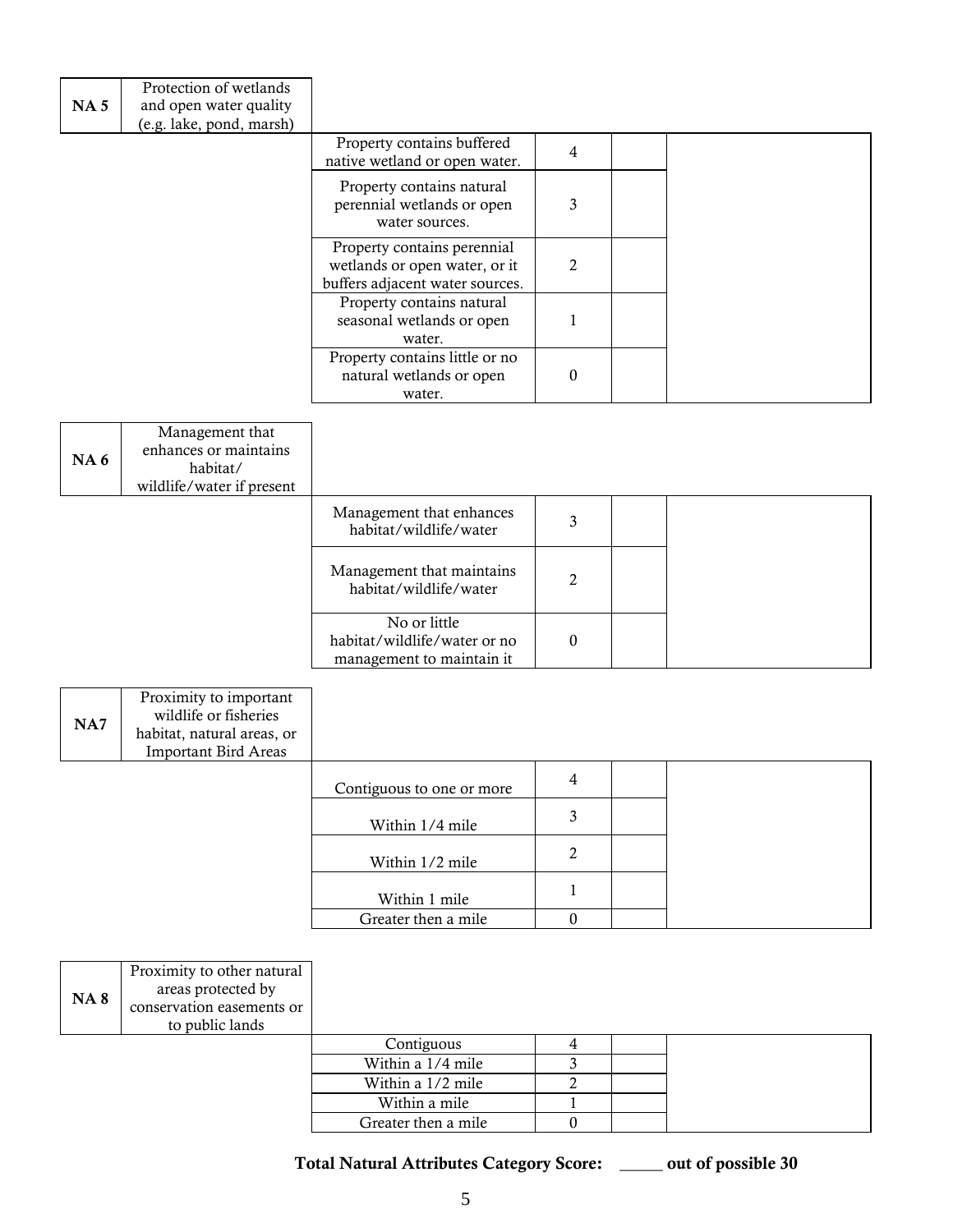| <b>Additional Community Benefits</b>                                      |  |
|---------------------------------------------------------------------------|--|
|                                                                           |  |
| Scenic values<br>CB1                                                      |  |
|                                                                           |  |
| The property is adjacent to a<br>$\overline{4}$                           |  |
| federal, or state, highway                                                |  |
| The property is adjacent to a                                             |  |
| 3<br>major county road, and/or                                            |  |
| visible from a federal, or state,                                         |  |
| highway                                                                   |  |
| The property is visible from a                                            |  |
| $\overline{2}$<br>major, or minor, county road                            |  |
| The property can only be                                                  |  |
| $\boldsymbol{0}$<br>viewed from a private road                            |  |
|                                                                           |  |
| Public policy<br>CB <sub>2</sub>                                          |  |
| Management of the property                                                |  |
| consistently conforms with the                                            |  |
| intent and goals of federal,<br>3                                         |  |
| state, county and local land use                                          |  |
| regulations, plans and policies.                                          |  |
| Management of the somewhat                                                |  |
| conforms with the intent and                                              |  |
| $\overline{2}$<br>goals of federal, state, county                         |  |
| and local land use regulations,<br>plans and policies.                    |  |
| Management of the property in                                             |  |
| no way conforms with the                                                  |  |
| intent and goals of federal,<br>$\boldsymbol{0}$                          |  |
| state, county and local land use                                          |  |
| regulations, plans and policies.                                          |  |
|                                                                           |  |
| Public access<br>CB3                                                      |  |
| Establishes or maintains public                                           |  |
| access to trails, public lands, or<br>3                                   |  |
| hunting and/or fishing                                                    |  |
| Establishes or maintains public                                           |  |
| access to 2 of the 3: trails,<br>$\mathbf{2}$                             |  |
| public lands, or hunting                                                  |  |
| and/or fishing                                                            |  |
| Establishes or maintains public                                           |  |
| access to 1 of the 3: trails,<br>$\mathbf{1}$<br>public lands, or hunting |  |
| and/or fishing                                                            |  |

**Total Additional Community Benefits Category Score: \_\_\_\_\_ out of possible 10**

public access 0

Does not establish or maintain